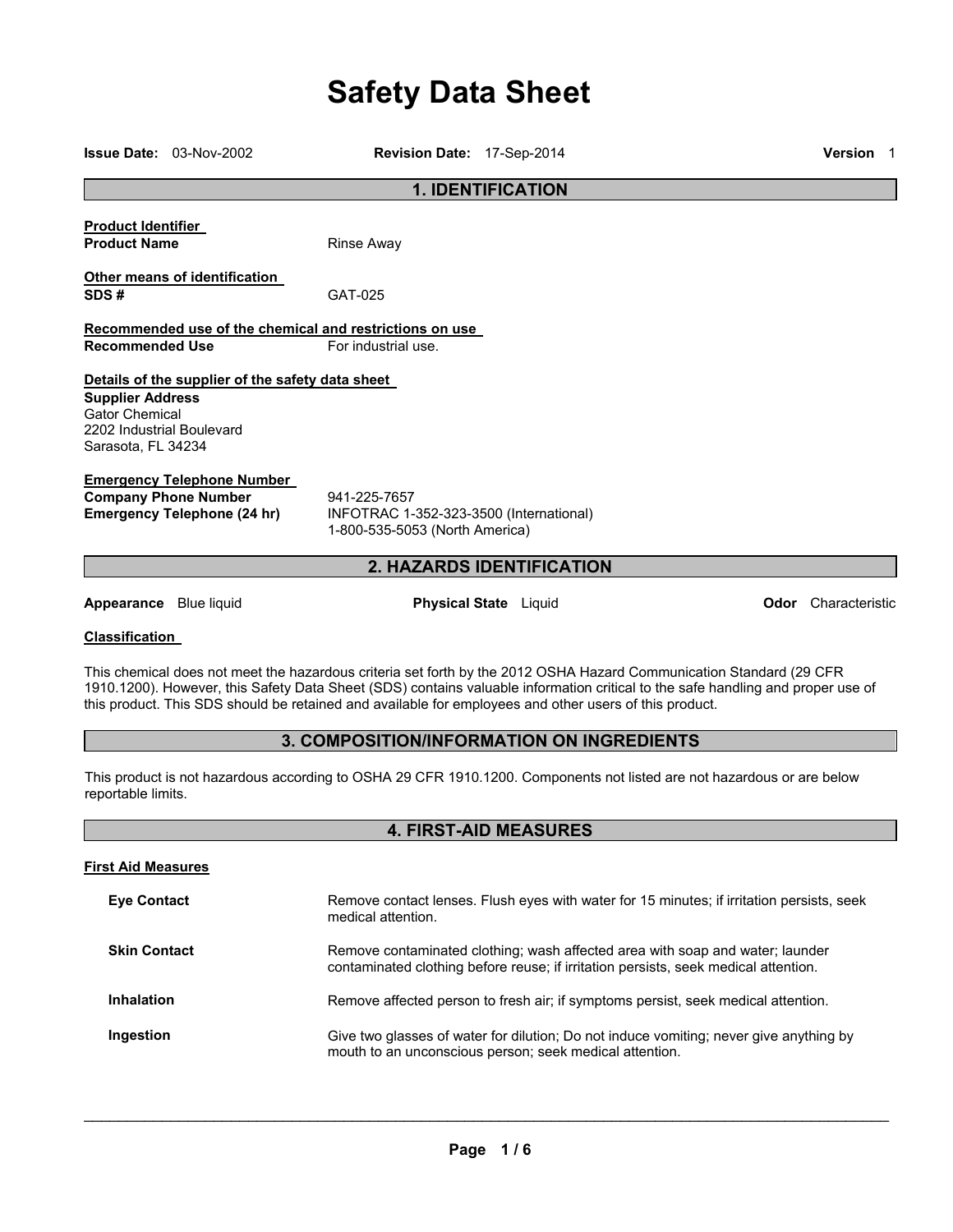#### **Most important symptoms and effects**

#### **Symptoms** INHALATION: None expected, however, certain individuals may experience minor nausea or headaches

SKIN: None expected, however, prolonged contact may cause irritation.

EYES: Contact with eyes may cause irritation.

 $\mathcal{L}_\mathcal{L} = \{ \mathcal{L}_\mathcal{L} = \{ \mathcal{L}_\mathcal{L} = \{ \mathcal{L}_\mathcal{L} = \{ \mathcal{L}_\mathcal{L} = \{ \mathcal{L}_\mathcal{L} = \{ \mathcal{L}_\mathcal{L} = \{ \mathcal{L}_\mathcal{L} = \{ \mathcal{L}_\mathcal{L} = \{ \mathcal{L}_\mathcal{L} = \{ \mathcal{L}_\mathcal{L} = \{ \mathcal{L}_\mathcal{L} = \{ \mathcal{L}_\mathcal{L} = \{ \mathcal{L}_\mathcal{L} = \{ \mathcal{L}_\mathcal{$ 

INGESTION: May cause gastric distress, vomiting and diarrhea.

#### **Indication of any immediate medical attention and special treatment needed**

**Notes to Physician** MEDICAL CONDITIONS GENERALLY AGGRAVATED BY EXPOSURE: Preexisting skin, eye, or respiratory disorders may become aggravated through prolonged exposure.

# **5. FIRE-FIGHTING MEASURES**

#### **Suitable Extinguishing Media**

Carbon dioxide (CO2). Water. Water spray (fog). Dry chemical. Foam.

#### **Unsuitable Extinguishing Media** Not determined.

# **Specific Hazards Arising from the Chemical**

Combustion products may be toxic.

**Hazardous Combustion Products** Carbon oxides. Hydrocarbons. Fumes and smoke.

#### **Protective equipment and precautions for firefighters**

As in any fire, wear self-contained breathing apparatus pressure-demand, MSHA/NIOSH (approved or equivalent) and full protective gear. Keep containers cool with water spray to prevent container rupture due to steam buildup; floor will become slippery if material is released.

# **6. ACCIDENTAL RELEASE MEASURES**

#### **Personal precautions, protective equipment and emergency procedures**

| <b>Personal Precautions</b>      | Use personal protection recommended in Section 8.                                                                                                                   |  |  |
|----------------------------------|---------------------------------------------------------------------------------------------------------------------------------------------------------------------|--|--|
| <b>Environmental Precautions</b> | Prevent from entering into soil, ditches, sewers, waterways and/or groundwater. See<br>Section 12, Ecological Information. See Section 13: DISPOSAL CONSIDERATIONS. |  |  |

#### **Methods and material for containment and cleaning up**

| <b>Methods for Containment</b> | Prevent further leakage or spillage if safe to do so.                                                                             |
|--------------------------------|-----------------------------------------------------------------------------------------------------------------------------------|
| <b>Methods for Clean-Up</b>    | Contain and collect with an inert absorbent and place into an appropriate container for<br>disposal. Flush spill area with water. |

# **7. HANDLING AND STORAGE**

# **Precautions for safe handling**

**Advice on Safe Handling** Handle in accordance with good industrial hygiene and safety practice. Use personal protection recommended in Section 8. Avoid contact with skin, eyes or clothing. Keep containers closed when not in use. Protect containers from abuse.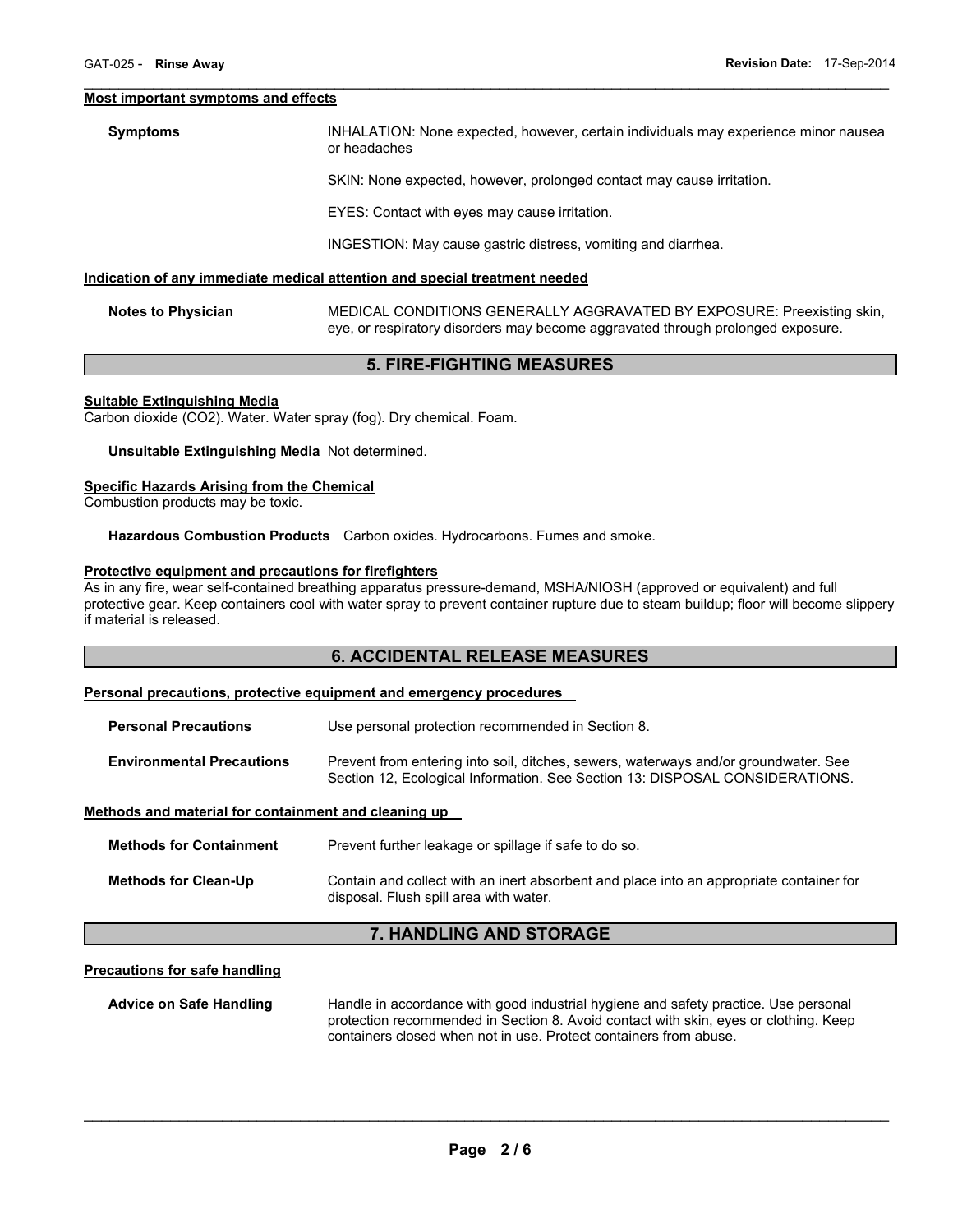# **Conditions for safe storage, including any incompatibilities**

| <b>Storage Conditions</b> | Keep container tightly closed and store in a cool, dry and well-ventilated place. Protect from |
|---------------------------|------------------------------------------------------------------------------------------------|
|                           | extreme temperatures.                                                                          |

 $\mathcal{L}_\mathcal{L} = \{ \mathcal{L}_\mathcal{L} = \{ \mathcal{L}_\mathcal{L} = \{ \mathcal{L}_\mathcal{L} = \{ \mathcal{L}_\mathcal{L} = \{ \mathcal{L}_\mathcal{L} = \{ \mathcal{L}_\mathcal{L} = \{ \mathcal{L}_\mathcal{L} = \{ \mathcal{L}_\mathcal{L} = \{ \mathcal{L}_\mathcal{L} = \{ \mathcal{L}_\mathcal{L} = \{ \mathcal{L}_\mathcal{L} = \{ \mathcal{L}_\mathcal{L} = \{ \mathcal{L}_\mathcal{L} = \{ \mathcal{L}_\mathcal{$ 

**Incompatible Materials Strong oxidizers. Strong acids.** 

# **8. EXPOSURE CONTROLS/PERSONAL PROTECTION**

| <b>Exposure Guidelines</b>                                            | This product, as supplied, does not contain any hazardous materials with occupational<br>exposure limits established by the region specific regulatory bodies |  |  |  |
|-----------------------------------------------------------------------|---------------------------------------------------------------------------------------------------------------------------------------------------------------|--|--|--|
| Appropriate engineering controls                                      |                                                                                                                                                               |  |  |  |
| <b>Engineering Controls</b>                                           | Ensure adequate ventilation, especially in confined areas. Eyewash stations. Showers.                                                                         |  |  |  |
| Individual protection measures, such as personal protective equipment |                                                                                                                                                               |  |  |  |
| <b>Eye/Face Protection</b>                                            | Goggles are recommended.                                                                                                                                      |  |  |  |
| <b>Skin and Body Protection</b>                                       | No protective equipment is needed under normal use conditions.                                                                                                |  |  |  |
| <b>Respiratory Protection</b>                                         | No protection is ordinarily required under normal conditions of use and with adequate<br>ventilation.                                                         |  |  |  |

**General Hygiene Considerations** Handle in accordance with good industrial hygiene and safety practice.

# **9. PHYSICAL AND CHEMICAL PROPERTIES**

# **Information on basic physical and chemical properties**

| <b>Physical State</b>               | Liquid                |                       |                |
|-------------------------------------|-----------------------|-----------------------|----------------|
| Appearance                          | <b>Blue liquid</b>    | Odor                  | Characteristic |
| Color                               | Blue                  | <b>Odor Threshold</b> | Not determined |
|                                     |                       |                       |                |
| Property                            | Values                | Remarks • Method      |                |
| рH                                  | $6.8 - 7.0$           |                       |                |
| <b>Melting Point/Freezing Point</b> | Not determined        |                       |                |
| <b>Boiling Point/Boiling Range</b>  | 100 °C / 212 °F       |                       |                |
| <b>Flash Point</b>                  | Non-flammable         |                       |                |
| <b>Evaporation Rate</b>             | <1                    | (Water = $1$ )        |                |
| <b>Flammability (Solid, Gas)</b>    | Liquid-Not applicable |                       |                |
| <b>Upper Flammability Limits</b>    | Not applicable        |                       |                |
| <b>Lower Flammability Limit</b>     | Not applicable        |                       |                |
| <b>Vapor Pressure</b>               | 17 mm Hg @ 20°C       |                       |                |
| <b>Vapor Density</b>                | <1                    | $(Air=1)$             |                |
| <b>Specific Gravity</b>             | 1.000                 | (Water = $1$ )        |                |
| <b>Water Solubility</b>             | Completely soluble    |                       |                |
| Solubility in other solvents        | Not determined        |                       |                |
| <b>Partition Coefficient</b>        | Not determined        |                       |                |
| <b>Auto-ignition Temperature</b>    | Not determined        |                       |                |
| <b>Decomposition Temperature</b>    | Not determined        |                       |                |
| <b>Kinematic Viscosity</b>          | Not determined        |                       |                |
| <b>Dynamic Viscosity</b>            | Not determined        |                       |                |
| <b>Explosive Properties</b>         | Not determined        |                       |                |
| <b>Oxidizing Properties</b>         | Not determined        |                       |                |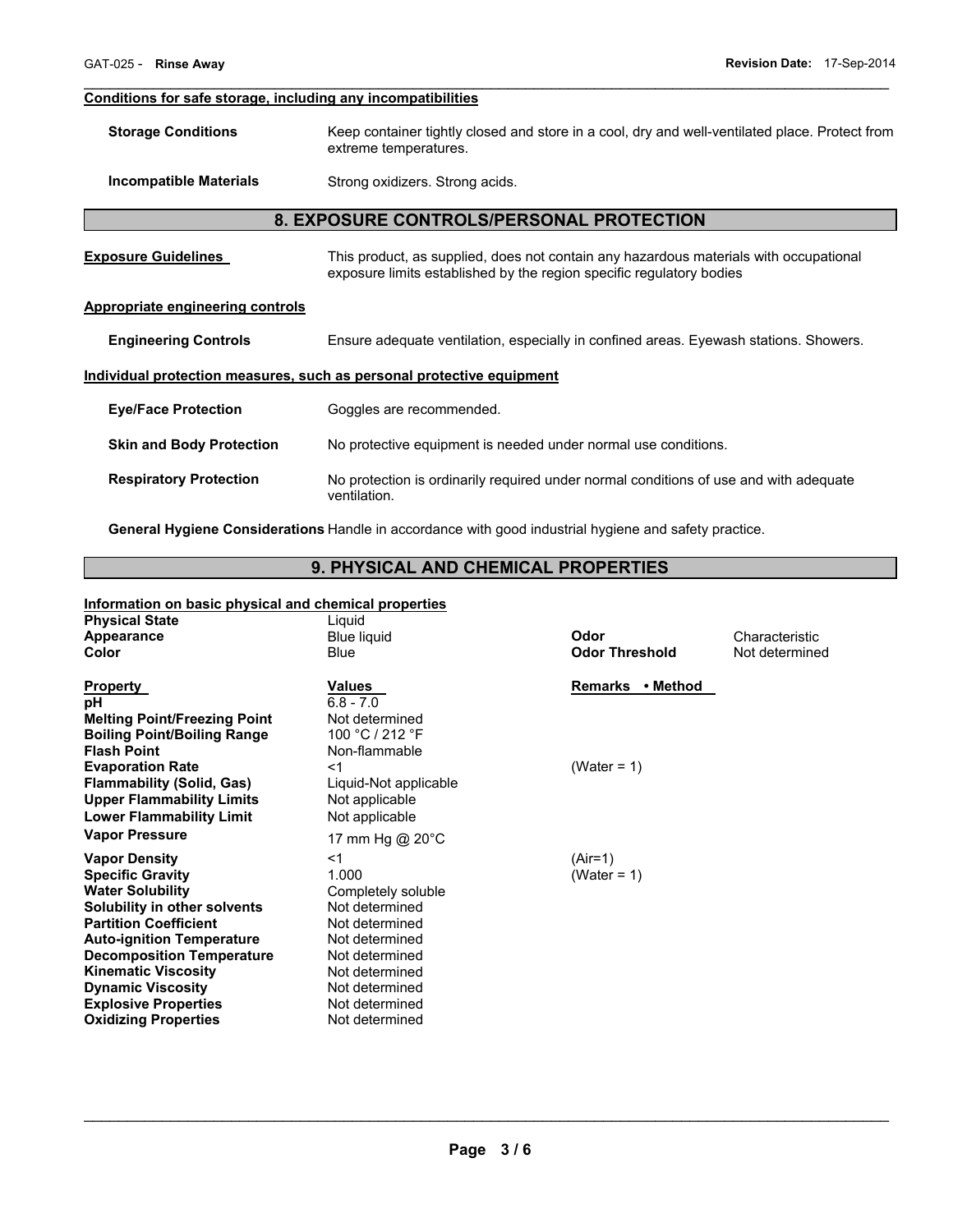# $\mathcal{L}_\mathcal{L} = \{ \mathcal{L}_\mathcal{L} = \{ \mathcal{L}_\mathcal{L} = \{ \mathcal{L}_\mathcal{L} = \{ \mathcal{L}_\mathcal{L} = \{ \mathcal{L}_\mathcal{L} = \{ \mathcal{L}_\mathcal{L} = \{ \mathcal{L}_\mathcal{L} = \{ \mathcal{L}_\mathcal{L} = \{ \mathcal{L}_\mathcal{L} = \{ \mathcal{L}_\mathcal{L} = \{ \mathcal{L}_\mathcal{L} = \{ \mathcal{L}_\mathcal{L} = \{ \mathcal{L}_\mathcal{L} = \{ \mathcal{L}_\mathcal{$ **10. STABILITY AND REACTIVITY**

# **Reactivity**

Not reactive under normal conditions.

#### **Chemical Stability**

Stable under recommended storage conditions.

#### **Possibility of Hazardous Reactions**

None under normal processing.

# **Hazardous Polymerization** Hazardous polymerization does not occur.

# **Conditions to Avoid**

Protect from extreme temperatures. Keep from freezing. Keep separated from incompatible substances. Keep out of reach of children.

#### **Incompatible Materials**

Strong oxidizers. Strong acids.

#### **Hazardous Decomposition Products**

Carbon oxides. Hydrocarbons. Fumes and smoke.

# **11. TOXICOLOGICAL INFORMATION**

# **Information on likely routes of exposure**

| <b>Product Information</b> |                                  |
|----------------------------|----------------------------------|
| <b>Eye Contact</b>         | Avoid contact with eyes.         |
| <b>Skin Contact</b>        | Avoid contact with skin.         |
| <b>Inhalation</b>          | Avoid breathing vapors or mists. |
| Ingestion                  | Do not ingest.                   |

# **Component Information**

| <b>Chemical Name</b>                | Oral LD50             | Dermal LD50 | <b>Inhalation LC50</b> |
|-------------------------------------|-----------------------|-------------|------------------------|
| Naphthalenesulfonic acid, dibutyl-, | Rat i<br>= 1250 mg/kg |             |                        |
| sodium salt                         |                       |             |                        |
| 25417-20-3                          |                       |             |                        |

#### **Information on physical, chemical and toxicological effects**

**Symptoms** Please see section 4 of this SDS for symptoms.

# **Delayed and immediate effects as well as chronic effects from short and long-term exposure**

**Carcinogenicity** This product does not contain any carcinogens or potential carcinogens as listed by OSHA, IARC or NTP.

#### **Numerical measures of toxicity**  Not determined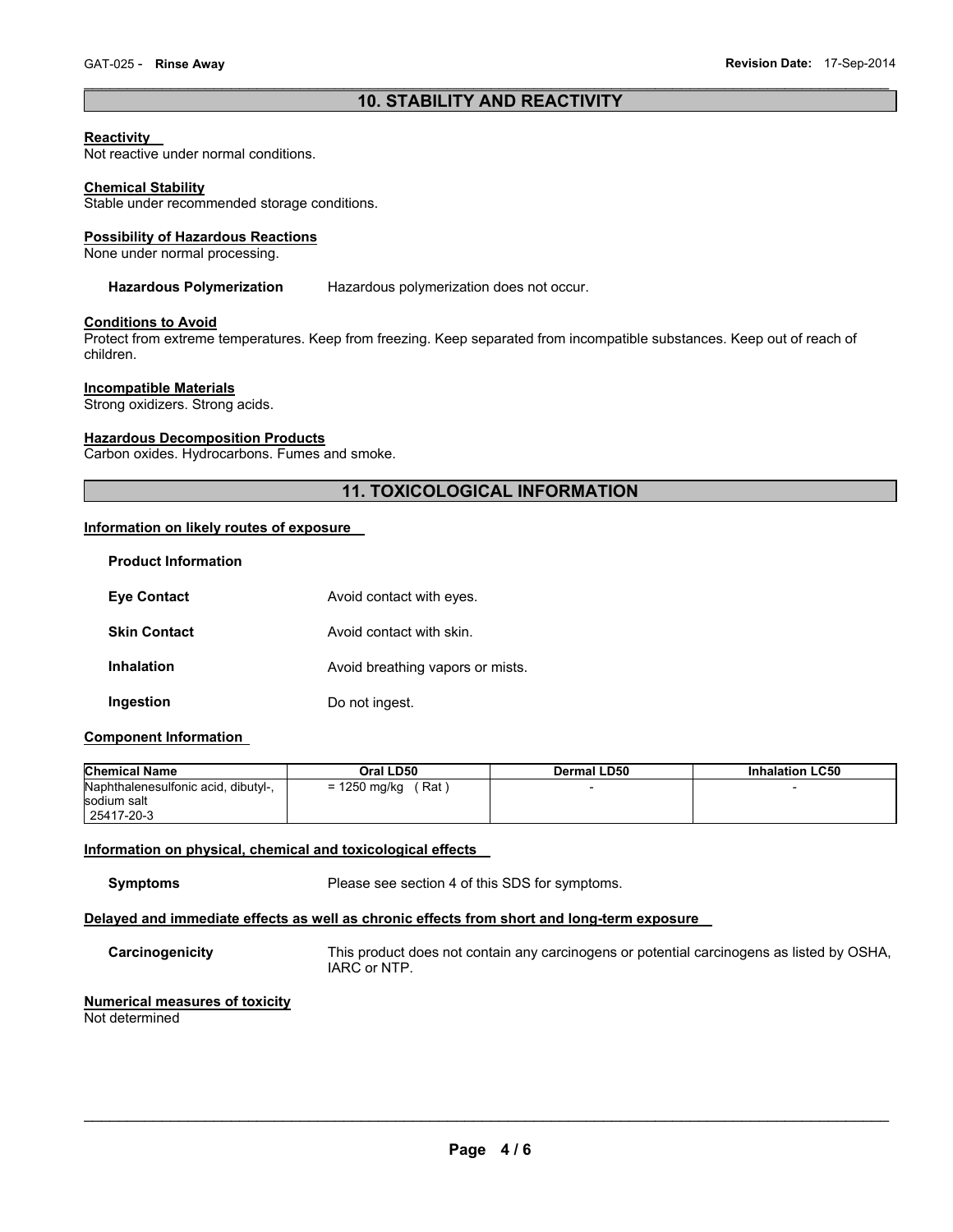# $\mathcal{L}_\mathcal{L} = \{ \mathcal{L}_\mathcal{L} = \{ \mathcal{L}_\mathcal{L} = \{ \mathcal{L}_\mathcal{L} = \{ \mathcal{L}_\mathcal{L} = \{ \mathcal{L}_\mathcal{L} = \{ \mathcal{L}_\mathcal{L} = \{ \mathcal{L}_\mathcal{L} = \{ \mathcal{L}_\mathcal{L} = \{ \mathcal{L}_\mathcal{L} = \{ \mathcal{L}_\mathcal{L} = \{ \mathcal{L}_\mathcal{L} = \{ \mathcal{L}_\mathcal{L} = \{ \mathcal{L}_\mathcal{L} = \{ \mathcal{L}_\mathcal{$ **12. ECOLOGICAL INFORMATION**

# **Ecotoxicity**

The product is not classified as environmentally hazardous. However, this does not exclude the possibility that large or frequent spills can have a harmful or damaging effect on the environment.

# **Component Information**

Not available

# **Persistence/Degradability**

Not determined.

# **Bioaccumulation**

Not determined.

# **Mobility**

Not determined

# **Other Adverse Effects**

Not determined

# **13. DISPOSAL CONSIDERATIONS**

#### **Waste Treatment Methods**

| <b>Disposal of Wastes</b>         | Disposal should be in accordance with applicable regional, national and local laws and<br>regulations.                         |  |  |
|-----------------------------------|--------------------------------------------------------------------------------------------------------------------------------|--|--|
| <b>Contaminated Packaging</b>     | Disposal should be in accordance with applicable regional, national and local laws and<br>regulations.                         |  |  |
| <b>14. TRANSPORT INFORMATION</b>  |                                                                                                                                |  |  |
| Note                              | Please see current shipping paper for most up to date shipping information, including<br>exemptions and special circumstances. |  |  |
| DOT                               | Not regulated                                                                                                                  |  |  |
| <b>ATA</b>                        | Not regulated                                                                                                                  |  |  |
| <b>IMDG</b>                       | Not regulated                                                                                                                  |  |  |
| <b>15. REGULATORY INFORMATION</b> |                                                                                                                                |  |  |

#### **International Inventories**

Not determined

# **US Federal Regulations**

#### **CERCLA**

This material, as supplied, does not contain any substances regulated as hazardous substances under the Comprehensive Environmental Response Compensation and Liability Act (CERCLA) (40 CFR 302) or the Superfund Amendments and Reauthorization Act (SARA) (40 CFR 355).

# **SARA 313**

Section 313 of Title III of the Superfund Amendments and Reauthorization Act of 1986 (SARA). This product does not contain any chemicals which are subject to the reporting requirements of the Act and Title 40 of the Code of Federal Regulations, Part 372